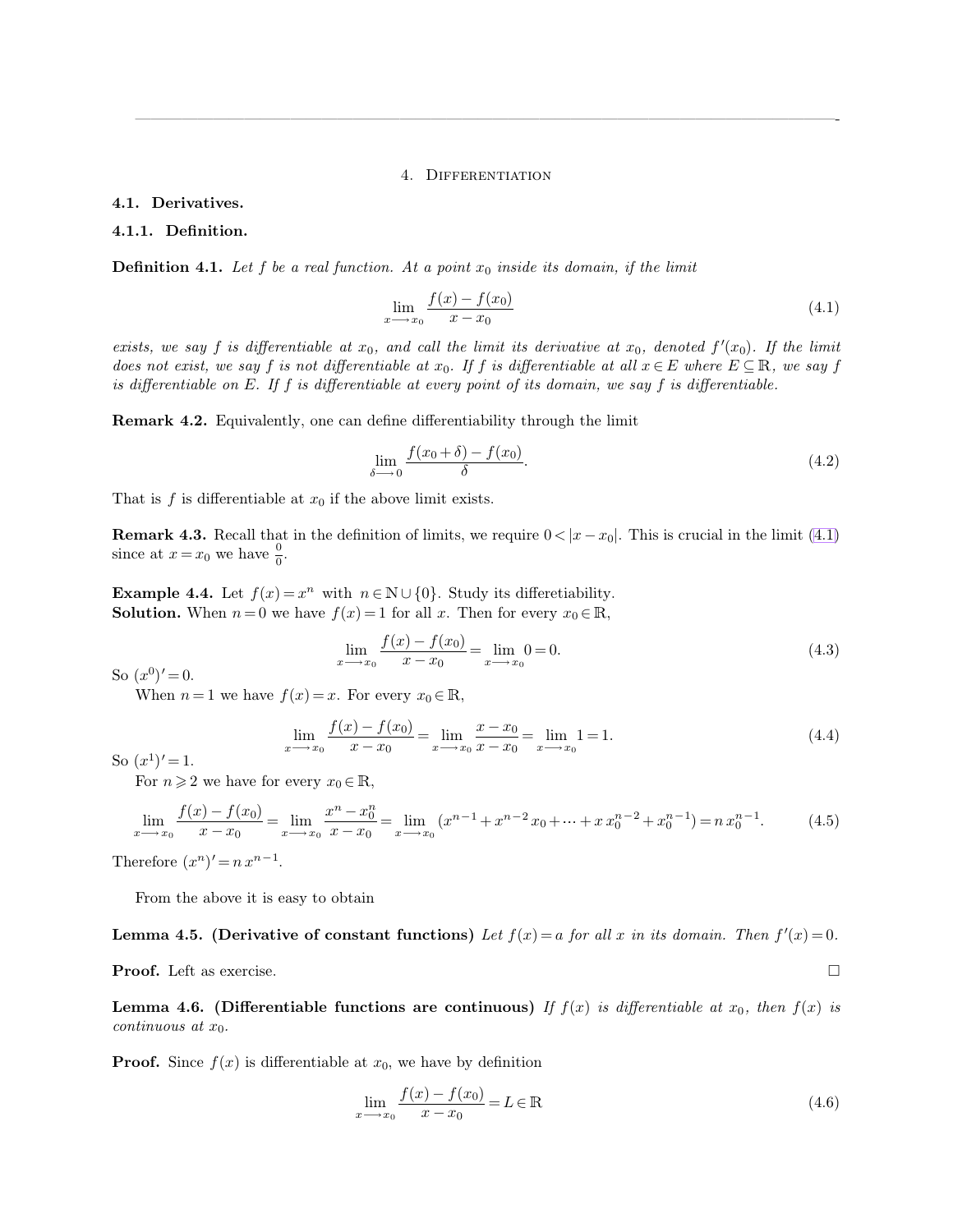Now write

$$
f(x) = f(x_0) + (x - x_0) \frac{f(x) - f(x_0)}{x - x_0}
$$
\n(4.7)

and take limit  $x \longrightarrow x_0$ , we have

$$
\lim_{x \to x_0} f(x) = f(x_0) + \left[ \lim_{x \to x_0} x - x_0 \right] \left[ \lim_{x \to x_0} \frac{f(x) - f(x_0)}{x - x_0} \right] = f(x_0) + 0 \cdot L = f(x_0)
$$
\n(4.8)

Therefore  $f(x)$  is continuous at  $x_0$ .

**Remark 4.7.** Note that one can also prove using definition as follows. Since  $f(x)$  is differentiable at  $x_0$ , we have by definition

$$
\lim_{x \to x_0} \frac{f(x) - f(x_0)}{x - x_0} = L \in \mathbb{R}
$$
\n(4.9)

Take  $\delta_1 > 0$  such that for all  $0 < |x - x_0| < \delta_1$ ,

 $\overline{\phantom{a}}$  $\overline{\phantom{a}}$  $\overline{\phantom{a}}$  $\overline{\phantom{a}}$ 

$$
\left| \frac{f(x) - f(x_0)}{x - x_0} - L \right| < 1 \Longrightarrow |f(x) - f(x_0)| < (|L| + 1) |x - x_0|.\tag{4.10}
$$

Now for any  $\varepsilon > 0$ , take  $\delta = \min\left\{\delta_1, \frac{\varepsilon}{|L|+1}\right\}$ . We have, for all  $0 < |x - x_0| < \delta$ ,

$$
|f(x) - f(x_0)| < (|L| + 1) |x - x_0| < (|L| + 1) \delta \le \varepsilon. \tag{4.11}
$$

# **4.1.2. Operations of derivatives.**

# **Theorem 4.8. (Arithmetics of derivatives)** Let  $f, g$  be differentiable at  $x_0$ . Then

- *a*)  $f \pm g$  *is differentiable at*  $x_0$  *with*  $(f \pm g)'(x_0) = f'(x_0) \pm g'(x_0)$ *.*
- b) **(Leibniz rule)** fg is differentiable at  $x_0$  with  $(fg)'(x_0) = f'(x_0) g(x_0) + f(x_0) g'(x_0)$ .
- *c*) If  $g(x_0) \neq 0$ , then  $f/g$  is differentiable at  $x_0$  with

 $\overline{x}$ 

$$
\left(\frac{f}{g}\right)'(x_0) = \frac{f'(x_0) g(x_0) - f(x_0) g'(x_0)}{g(x_0)^2}.
$$
\n(4.12)

**Proof.**

a) We have

$$
\frac{(f+g)(x) - (f+g)(x_0)}{x - x_0} = \frac{f(x) - f(x_0)}{x - x_0} + \frac{g(x) - g(x_0)}{x - x_0}.
$$
\n(4.13)

Since

$$
\lim_{x \to x_0} \left[ \frac{f(x) - f(x_0)}{x - x_0} + \frac{g(x) - g(x_0)}{x - x_0} \right] = f'(x_0) + g'(x_0)
$$
\n(4.14)

The limit

$$
\frac{(f+g)(x) - (f+g)(x_0)}{x - x_0} \tag{4.15}
$$

also exists and equals  $f'(x_0) + g'(x_0)$ . The case  $f - g$  can be proved similarly.

b) We have

$$
\frac{(fg)(x) - (fg)(x_0)}{x - x_0} = f(x)\frac{g(x) - g(x_0)}{x - x_0} + g(x_0)\frac{f(x) - f(x_0)}{x - x_0}.
$$
\n(4.16)

Since

$$
\lim_{x \to x_0} f(x) = f(x_0); \quad \lim_{x \to x_0} \frac{g(x) - g(x_0)}{x - x_0} = g'(x_0); \quad \lim_{x \to x_0} \frac{f(x) - f(x_0)}{x - x_0} = f'(x_0)
$$
\n(4.17)

we reach

$$
\lim_{x \to x_0} \frac{(fg)(x) - (fg)(x_0)}{x - x_0} = f(x_0) g'(x_0) + f'(x_0) g(x_0).
$$
\n(4.18)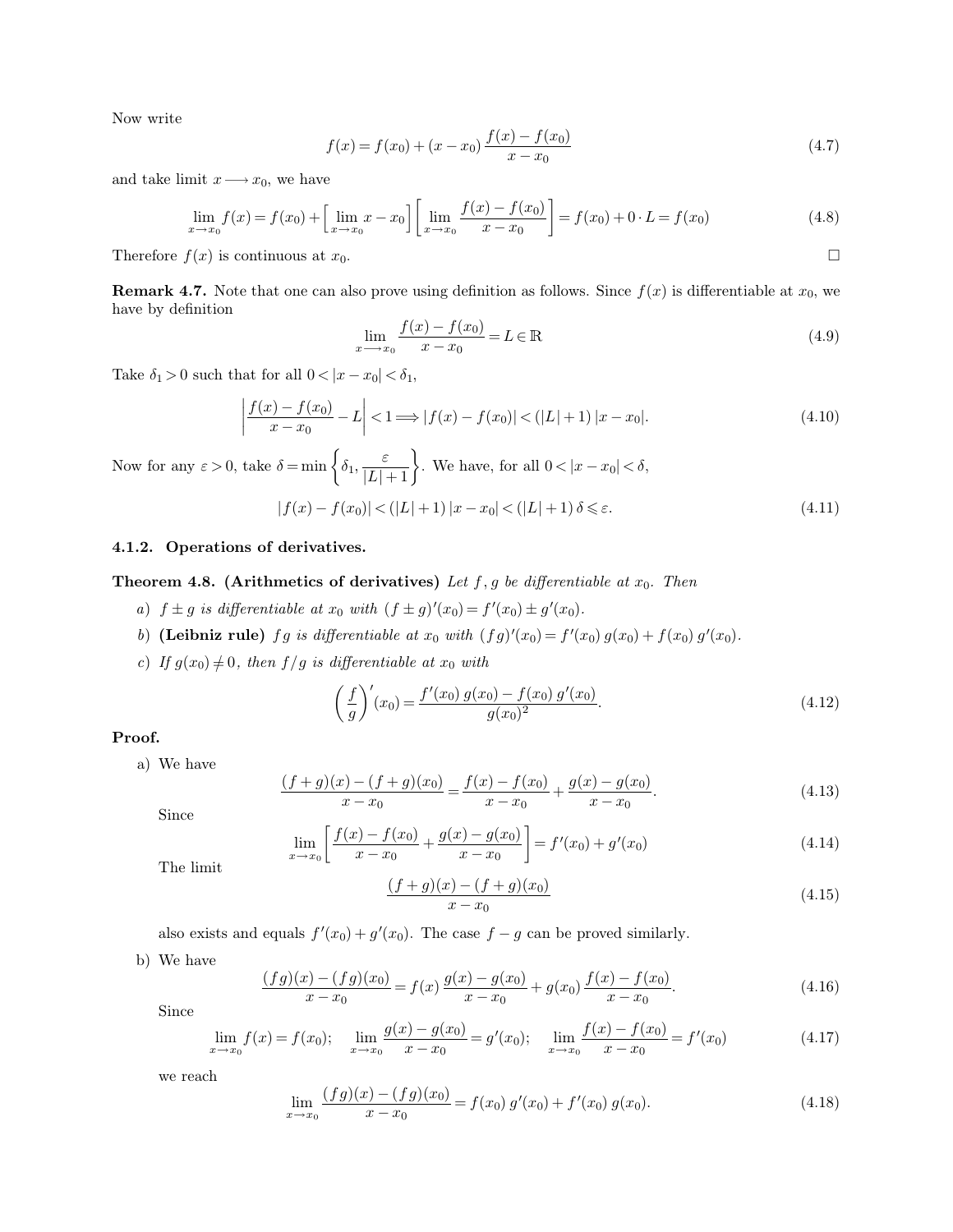c) We only prove the last one. In light of b), it suffices to prove

<span id="page-2-0"></span>
$$
\left(\frac{1}{g}\right)' = -\frac{g'(x_0)}{g^2(x_0)}.\tag{4.19}
$$

Write

$$
\frac{\frac{1}{g(x)} - \frac{1}{g(x_0)}}{x - x_0} = -\frac{\frac{g(x) - g(x_0)}{x - x_0}}{g(x) g(x_0)}.
$$
\n(4.20)

Note that both the denominator and the numerator have limits, and furthermore the limit of the denominator is not 0. So we have the limit of the ratio exists and

$$
\lim_{x \to x_0} \left[ -\frac{\frac{g(x) - g(x_0)}{x - x_0}}{g(x) g(x_0)} \right] = -\frac{\lim_{x \to x_0} \frac{g(x) - g(x_0)}{x - x_0}}{\lim_{x \to x_0} g(x) g(x_0)} = -\frac{g'(x_0)}{g(x_0)^2}.
$$
\n(4.21)

Thus ends the proof.  $\Box$ 

**Example 4.9.** Compute  $(x^{-n})'$  for  $n \in \mathbb{N}$ . **Solution.** Note that the domain of  $x^{-n}$  is  $\mathbb{R}\setminus\{0\}$ . For any  $x_0 \in \mathbb{R}\setminus\{0\}$  we have  $x_0^n \neq 0$ , so

$$
(x^{-n})'(x_0) = \left(\frac{1}{x^n}\right)'(x_0) = -\frac{(x^n)''(x-x_0)}{(x^n)^2(x-x_0)} = -nx_0^{-n-1}.
$$
\n(4.22)

So  $(x^{-n})' = -nx^{-n-1}$ .

**Theorem 4.10. (Chain rule)** If f is differentiable at  $x_0$  and g is differentiable at  $f(x_0)$ , then the composite *function*  $g \circ f$  *is differentiable at*  $x_0$  *and satisfy* 

$$
(g \circ f)'(x_0) = g'(f(x_0)) f'(x_0).
$$
\n(4.23)

**Proof.** Set

$$
h(y) := \begin{cases} \frac{g(y) - g(f(x_0))}{y - f(x_0)} & y \neq f(x_0) \\ g'(f(x_0)) & y = f(x_0) \end{cases} \tag{4.24}
$$

Then we have  $h(y)$  satisfying  $\lim_{y \longrightarrow f(x_0)} h(y) = h(f(x_0)).$ 

Now write

$$
\frac{(g \circ f)(x) - (g \circ f)(x_0)}{x - x_0} = h(f(x)) \frac{f(x) - f(x_0)}{x - x_0}.
$$
\n(4.25)

By Lemma [4.6](#page-0-1) we have  $\lim_{x\to x_0} f(x) = f(x_0)$ . Thus taking limit of both sides of [\(4.25\)](#page-2-0) we reach

$$
\lim_{x \to x_0} \frac{(g \circ f)(x) - (g \circ f)(x_0)}{x - x_0} = \left(\lim_{x \to x_0} h(f(x))\right) \left(\lim_{x \to x_0} \frac{f(x) - f(x_0)}{x - x_0}\right) = h(f(x_0)) f'(x_0)
$$
(4.26)

and the proof ends.  $\Box$ 

**Remark 4.11.** Naturally one may want to prove through

$$
\frac{(g \circ f)(x) - (g \circ f)(x_0)}{x - x_0} = \frac{g(f(x)) - g(f(x_0))}{f(x) - f(x_0)} \frac{f(x) - f(x_0)}{x - x_0}
$$
\n(4.27)

and try to show

$$
\lim_{x \to x_0} \frac{g(f(x)) - g(f(x_0))}{f(x) - f(x_0)} = g'(f(x_0)).
$$
\n(4.28)

However this does not work because it may happen that  $f(x) - f(x_0) = 0$ . The above trick overcomes this difficulty.

**Theorem 4.12.** (Derivative of inverse function) Let f be differentiable at  $x_0$  with  $f'(x_0) \neq 0$ . Then *if* f has an inverse function g, then g is differentiable at  $y_0 = f(x_0)$  and satisfies  $g'(f(x_0)) = 1/f'(x_0)$  or *equivalently*  $g'(y_0) = 1/f'(g(y_0)).$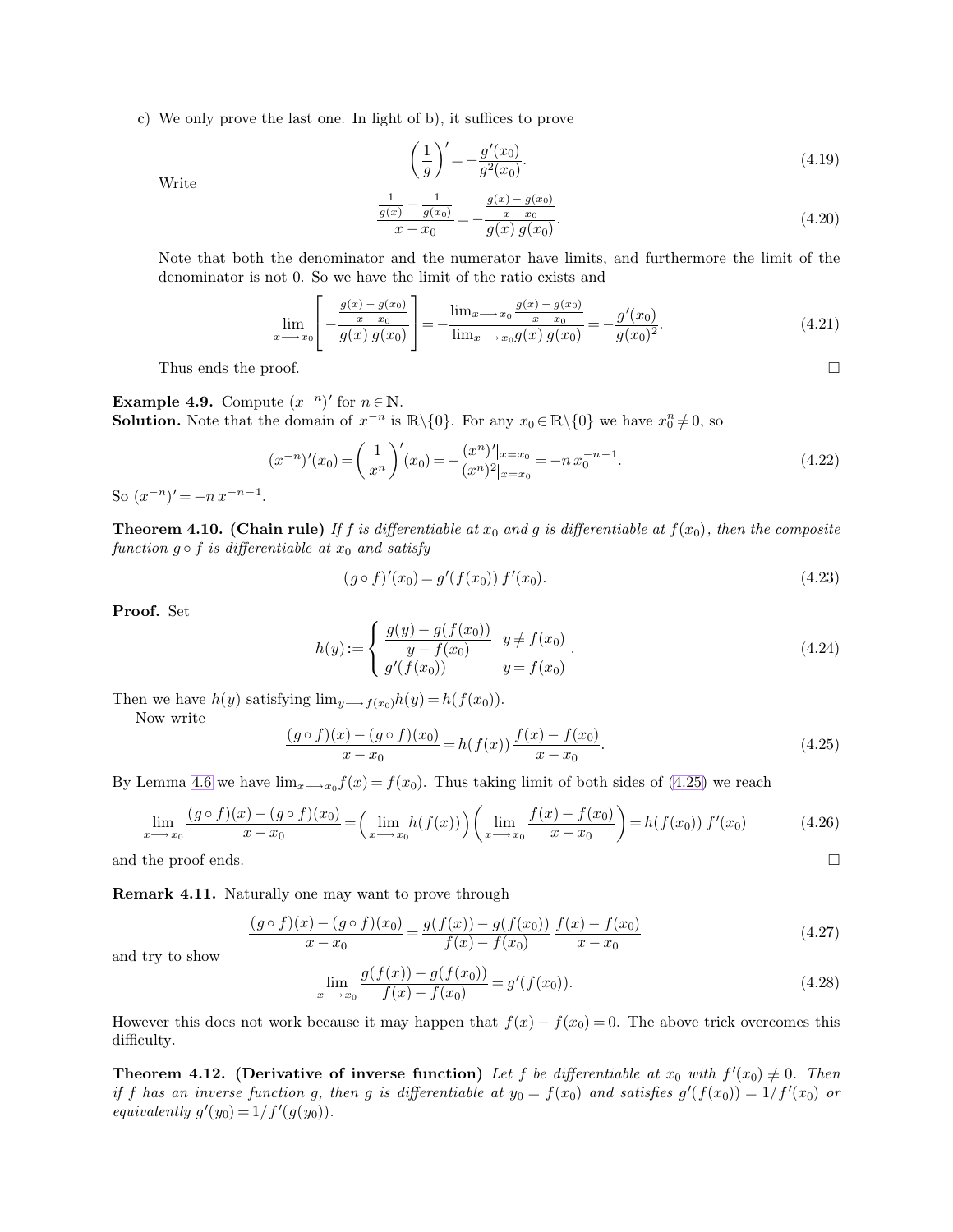**Proof.** Since f has an inverse function, f is either strictly increasing or strictly decreasing. Furthermore  $g$ is continuous, and also strictly increasing or decreasing.

Let  $y_0 = f(x_0)$ . We compute

$$
\frac{g(y) - g(y_0)}{y - y_0} = \frac{g(y) - g(y_0)}{f(g(y)) - f(g(y_0))} = \left(\frac{f(g(y)) - f(g(y_0))}{g(y) - g(y_0)}\right)^{-1}.
$$
\n(4.29)

Note that as  $f, g$  are both strictly increasing/decreasing, all the denominators in the above formula are nonzero. To show that the limit exists, we recall that  $\lim F(x)$  exists at  $x_0$  if for all  $x_n \longrightarrow x_0$  the limit of  $F(x_n)$  exists.

Take  $y_n \longrightarrow y_0$ . By continuity of g we have  $g(y_n) \longrightarrow g(y_0)$ . The differentiability of f at  $g(y_0)$ , that is the existence of the limit  $\lim_{x\to g(y_0)} \frac{f(x)-f(g(y_0))}{x-g(y_0)}$  $\frac{f(y)-f(g(y_0))}{x-g(y_0)}$ , then gives

$$
\lim_{n \to \infty} \frac{f(g(y_n)) - f(g(y_0))}{g(y_n) - g(y_0)} = f'(g(y_0)) = f'(x_0) \neq 0.
$$
\n(4.30)

Thus ends the proof.  $\Box$ 

**Example 4.13.** Assume that we are given  $\tan'(x) = \frac{1}{\cos^2 x}$ , find  $\arctan'$ . **Solution.** We have

$$
\arctan'(y) = \frac{1}{\tan'(x)} = \cos^2(x). \tag{4.31}
$$

What we need now is to represent  $\cos^2(x)$  by  $y = \tan x$ . It is clear that  $\cos^2 x = \frac{1}{1+x}$  $\frac{1}{1+y^2}$  so  $\arctan'(y) = \frac{1}{1+y^2}$ .

**Example 4.14.** Assume that we are given  $(e^x)' = e^x$ . Find  $(\ln x)'$ . **Solution.** We have

$$
(\ln)'(y) = \frac{1}{(e^x)'} = \frac{1}{e^x} = \frac{1}{y}
$$
\n(4.32)

since  $y = e^x$ .

**Example 4.15.**  $(f'(x_0) = 0)$  Consider  $f(x) = x^3$ . Then  $g(y) = y^{1/3}$ . We see that at  $x_0 = 0$ , g is not differentiable.

**Theorem 4.16. (A Toy L'Hospital Rule)** Let f, g be differentiable at  $x_0$ , and furthermore  $f(x_0) = g(x_0) =$ 0*.* Then if  $g'(x_0) \neq 0$ , we have

$$
\lim_{x \to x_0} \frac{f(x)}{g(x)} = \frac{f'(x_0)}{g'(x_0)}.
$$
\n(4.33)

**Proof.** We have

$$
\lim_{x \to x_0} \frac{f(x)}{g(x)} = \lim_{x \to x_0} \frac{(f(x) - f(x_0))/(x - x_0)}{(g(x) - g(x_0))/(x - x_0)} = \frac{\lim_{x \to x_0} \frac{f(x) - f(x_0)}{x - x_0}}{\lim_{x \to x_0} \frac{g(x) - g(x_0)}{x - x_0}} = \frac{f'(x_0)}{g'(x_0)}
$$
(4.34)

Thus ends the proof.  $\Box$ 

**Example 4.17.** We have

$$
\lim_{x \to 1} \frac{x^2 - 1}{x - 1} = \frac{(x^2 - 1)'\vert_{x=1}}{(x - 1)'\vert_{x=1}} = \frac{2}{1} = 2.
$$
\n(4.35)

$$
\lim_{x \to -0} \frac{\sin x}{x} = \frac{\cos 0}{1} = 1.
$$
\n(4.36)

**Remark 4.18.** The applicability of the above Toy L'Hospital rule is limited. For example, it cannot deal with  $\lim_{x\to 0} \frac{1-\sin x}{x^2}$  $\frac{\sin x}{x^2}$ . We need the real L'Hospital rule for that.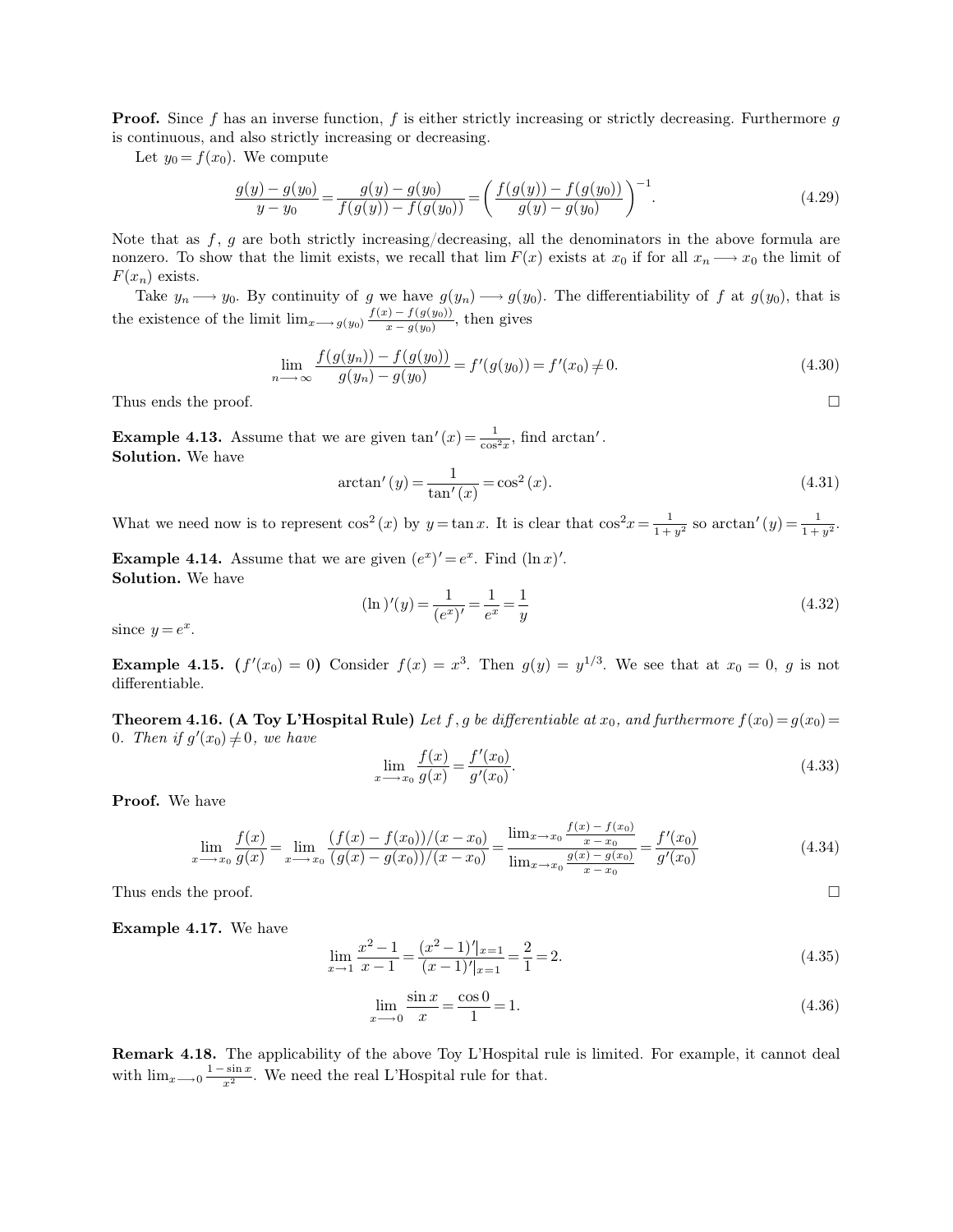#### <span id="page-4-0"></span>**4.2. Mean Value Theorem.**

# **4.2.1. The Theorem.**

**Definition 4.19. (Local maximum/minimum)** Let  $f:[a, b] \mapsto \mathbb{R}$  be a real function. We say f has a local *maximum at*  $x_0 \in (a, b)$  *if there exists some*  $\delta > 0$  *such that*  $f(x) \leq f(x_0)$  *for all*  $x \in (x_0 - \delta, x_0 + \delta)$ *. This*  $x_0$  *is said to be a local maximizer. We say* f has a local minimum at  $x_0$  *if there exists some*  $\delta > 0$  *such that*  $f(x) \geq f(x_0)$  *for all*  $x \in (x_0 - \delta, x_0 + \delta)$ *. This*  $x_0$  *is said to be a local minimizer.* 

**Example 4.20.** Let  $f(x) = 1$  for all  $x \in \mathbb{R}$  be the constant function. Then every  $x \in \mathbb{R}$  is both a local maximizer and a local minimizer.

**Example 4.21.** Consider  $f(x) = \sin(1/x)$  defined over  $x \neq 0$ . Then its local maximums are  $\frac{2}{(4k+1)\pi}$ ,  $k \in \mathbb{Z}$ while its local minimums are  $\frac{2}{(4k+3)\pi}$ ,  $k \in \mathbb{Z}$ .

**Theorem 4.22.** *If* f *is differentiable at its local maximizer or minimizer, then the derivative is* 0 *there.*

**Proof.** Assume  $x_0$  is a local maximizer. Take  $x_n \in (x_0, x_0 + \delta)$  with  $\lim_{n \to \infty} x_n = x_0$ . Since f is differentiable at  $x_0$ , we have

$$
f'(x_0) = \lim_{x \to x_0} \frac{f(x) - f(x_0)}{x - x_0} = \lim_{n \to \infty} \frac{f(x_n) - f(x_0)}{x - x_0}.
$$
 (4.37)

But as  $f(x_n) - f(x_0) \leq 0$  for all n, by comparison theorem we reach  $f'(x_0) \leq 0$ .

Now take  $x_n \in (x_0 - \delta, x_0)$  with  $\lim_{n \to \infty} x_n = x_0$ . Similar argument as above gives  $f'(x_0) \geq 0$ . Therefore  $f'(x_0) = 0.$ 

The proof for the local minimizer case is similar and left as exercise.  $\Box$ 

**Remark 4.23.** It may happen that f is not differentiable at its maximizer or minimizer. For example  $f(x) = |x|$ .

**Remark 4.24.** Theorem [4.22](#page-4-0) may be the most useful analysis theorem in real life, where the need for finding maximizer/minimizer of certain functions (representing cost, profit, ...) is ever increasing.

**Example 4.25.** Consider  $f(x) = x \sin(1/x)$ . Then its local maximizers and minimizers can be obtained by solving

$$
0 = f'(x) = \sin(1/x) - \frac{x}{x^2} \cos(1/x) \Longrightarrow \tan(1/x) = 1/x.
$$
 (4.38)

The solutions have to be obtained numerically as it is not possible to represent them using elementary functions.

**Theorem 4.26. (Rolle's Theorem)** Let f be continuous on [a, b] and differentiable on  $(a, b)$ . If  $f(a) = f(b)$ *then there is*  $\xi \in (a, b)$  *such that*  $f'(\xi) = 0$ *.* 

**Remark 4.27.** Before proving the theorem, we illustrate the necessity of the assumptions.

- *f* is continuous on [a, b]. If not,  $f(x) = \begin{cases} x & 0 \le x < 1 \\ 0 & x = 1 \end{cases}$ .
- f is differentiable on  $(a, b)$ . If not,  $f(x) = |x|$  over  $[-1, 1]$ .

**Proof.** Since f is continuous on [a, b], there are  $x_{\min}, x_{\max} \in [a, b]$  such that  $f(x_{\min})$  is the minimum and  $f(x_{\text{max}})$  is the maximum. If one of them is different from a, b, then  $f' = 0$  there due to Theorem [4.22.](#page-4-0) Otherwise we have  $f(a) = f(b) = f(x_{min}) = f(x_{max}) \Longrightarrow f(x)$  is constant on [a, b], consequently  $f'(x) = 0$  for all  $x \in (a, b)$ .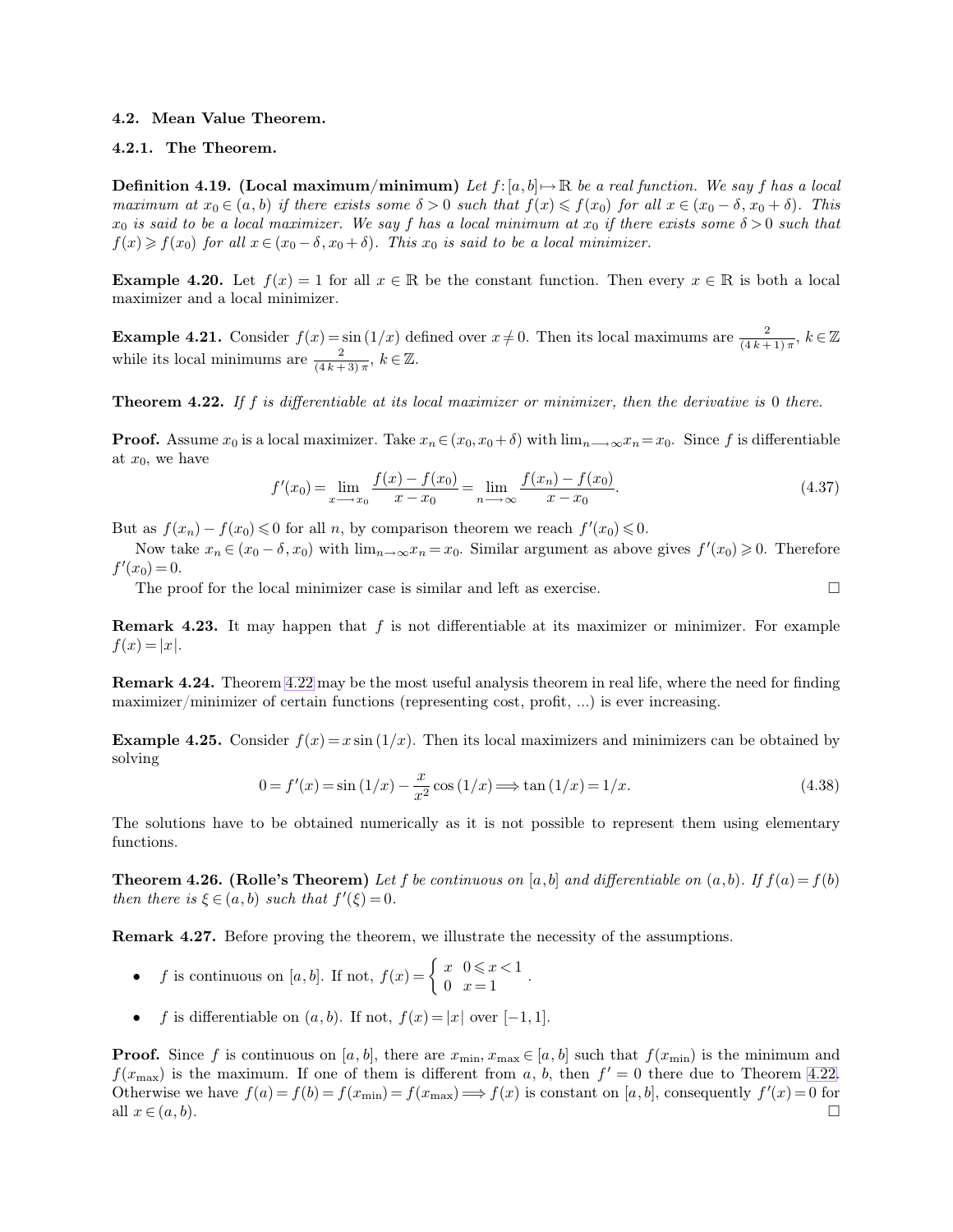**Theorem 4.28.** (Rolle over R) Let f be continuous and differentiable on R. If  $\lim_{x\to+\infty}f(x)$  =  $\lim_{x \to \infty} f(x)$ , then there is  $\xi \in \mathbb{R}$  such that  $f'(\xi) = 0$ .

**Proof.** We discuss three cases. Let  $\lim_{x\to\infty} f = \lim_{x\to\infty} f = a$ . Consider  $A := \sup_{\mathbb{R}} f$  and  $B := \inf_{\mathbb{R}} f$ . Since f is continuous on R,  $A, B \in \mathbb{R}$  cannot be infinity.<sup>4.1</sup>

If  $A = B = a$ , then f is constant and  $f'(x) = 0$  for all  $x \in \mathbb{R}$ .

Otherwise, we have either  $A > a$  or  $B < a$  (or both). Assume  $A > a$  (the case  $B < a$  is similar). Take  $x_n$ such that  $f(x_n) \longrightarrow \sup_{\mathbb{R}} f > a$ . Since  $\lim_{|x| \longrightarrow \infty} f(x) = a$ , there is  $M > 0$  such that  $f(x) < (\sup_{\mathbb{R}} f + a)/2$  for all  $|x| > M$ . Consequently there is  $N \in \mathbb{N}$  such that for all  $n > N$ ,  $|x_n| \leq M$ . Now apply Bolzano-Weierstrass theorem, we have a subsequence  $x_{n_k} \longrightarrow x_0 \in \mathbb{R}$ . By continuity of f we have

$$
f(x_0) = \lim_{k \to \infty} f(x_{n_k}) = \sup_{\mathbb{R}} f(x)
$$
\n(4.39)

therefore  $x_0$  is a maximizer of f. Consequently  $f'(x_0) = 0$ .

**Theorem 4.29. (Mean Value Theorem)** *Let* f *be continuous on* [a, b] *and differentiable on* (a, b)*. Then there is a point*  $\xi \in (a, b)$  *such that* 

$$
f'(\xi) = \frac{f(b) - f(a)}{b - a}.\tag{4.40}
$$

**Proof.** Set  $g(x) = f(x) - \frac{f(b) - f(a)}{b-a}$  $\frac{b-a}{b-a}(x-a)$  and apply Rolle's Theorem.

**Remark 4.30.** When the interval has infinite size, the Mean Value Theorem may not hold (even if we accept  $(f(b) - f(a))/\infty = 0$ . An example is  $f(x) = \arctan x$ .

### **4.2.2. Applications.**

**Theorem 4.31.** Let f be defined over  $[a, b] \subseteq \mathbb{R}$ . Here a, b can be extended real numbers. Suppose f is *continuous on* [a, b] *and differentiable on* (a, b)*. Then*

- *a*) *f is increasing if and only if*  $f'(x) \ge 0$  *for all*  $x \in (a, b)$ ; *f is decreasing if and only if*  $f'(x) \le 0$  *for all*  $x \in (a, b)$ .
- *b*) *f is strictly increasing if*  $f'(x) > 0$  *for all*  $x \in (a, b)$ ; *f is strictly decreasing if*  $f'(x) < 0$  *for all*  $x \in (a, b)$ *.*
- *c*) *f is a constant if and only if*  $f'(x) = 0$  *for all*  $x \in (a, b)$ *.*

## **Proof.**

a) We prove the increasing case here.

Let f be increasing, we show  $f'(x) \geq 0$ . Take any  $x_0 \in (a, b)$ . Since f is increasing,  $f(x) \geq f(x_0)$ when  $x > x_0$  and  $f(x) \leqslant f(x_0)$  when  $x < x_0$ , thus

<span id="page-5-0"></span>
$$
\frac{f(x) - f(x_0)}{x - x_0} \ge 0
$$
\n
$$
(4.41)
$$

for all  $x \neq x_0$ . As f is differentiable at  $x_0$ , taking limit of both sides leads to  $f'(x_0) \geq 0$ .

Let  $f'(x) \geq 0$  for all  $x \in (a, b)$ . Assume f is not increasing. Then there are  $x_1 < x_2$  such that  $f(x_1) > f(x_2)$ . Apply Mean Value Theorem we have there must exist  $\xi \in (x_1, x_2) \subseteq (a, b)$  such that

$$
f'(\xi) = \frac{f(x_1) - f(x_2)}{x_1 - x_2} < 0. \tag{4.42}
$$

[<sup>4.1.</sup>](#page-5-0) If  $\lim_{n\to\infty}f(x_n)=\infty$ , then there is  $N\in\mathbb{N}$  such that for all  $n>N$ ,  $f(x_n)>a+1$ . On the other hand, since  $\lim_{x\to\infty} f = \lim_{x\to-\infty} f(x) = a$ , there are  $M_1, M_2$  such that  $|f(x) - a| < 1$  when  $x > M_1$  or  $x < M_2$ . Consequently  $x_n \in [M_2, M_1]$ for all  $n > N$ . since  $[M_2, M_1]$  is a bounded interval, there is subsequence  $x_{n_k} \longrightarrow \xi \in [M_2, M_1]$ . As a consequence of f's continuity we have  $f(\xi) = \infty$ . Contradiction.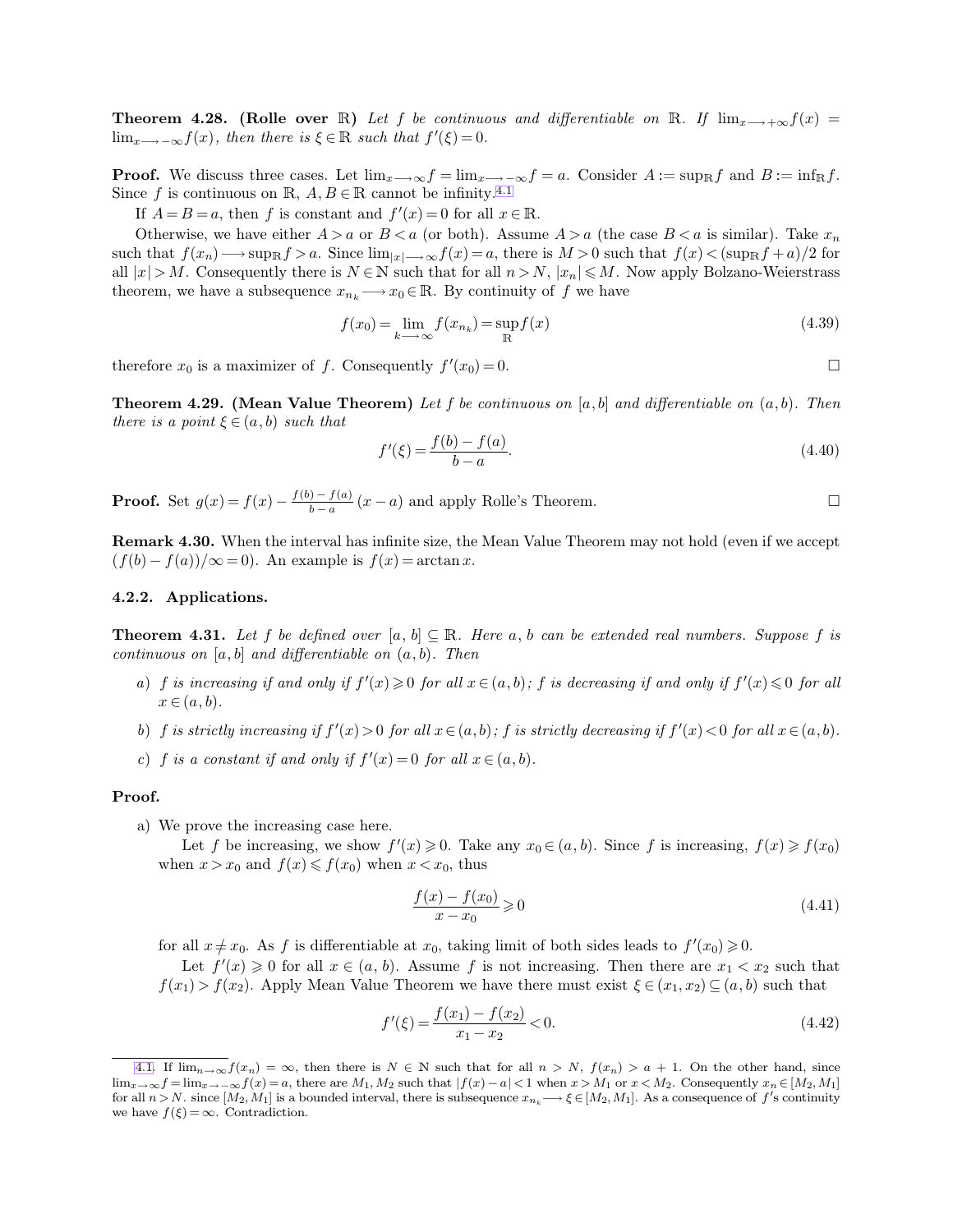Contradiction.

- b) The proof is similar to the corresponding part of a).
- c) The proof is left as exercise.

**Remark 4.32.** Note that  $f(x)$  strictly increasing  $\implies f'(x) > 0$  everywhere. An examples is  $f(x) = x^3$ .

**Example 4.33.** Prove that  $e^x > 1 + x$  for all  $x > 0$ .

**Proof.** Let  $f(x) = e^x - 1 - x$ . We see that  $f(0) = 0$ . To show  $f(x) > 0$  it suffices to show f is strictly increasing. Calculate

$$
f'(x) = e^x - 1 > 0 \tag{4.43}
$$

for all  $x > 0$ . Therefore f is strictly increasing and consequently  $f(x) > 0$  for all  $x > 0$ .

**Example 4.34.** Prove

$$
\frac{x}{1+x} \leqslant \ln\left(1+x\right) \leqslant x \tag{4.44}
$$

for all  $x > -1$ .

**Proof.** For the first inequality let  $f(x) = \ln(1+x) - \frac{x}{1+x}$  $\frac{x}{1+x}$ . We have  $f(0) = 0$  so all we need to show is  $f(x) \geq f(0)$ . Calculate

$$
f'(x) = \frac{x}{(1+x)^2}.\tag{4.45}
$$

Thus  $f(x) \geq 0$  when  $x > 0$  and  $f(x) \leq 0$  when  $x < 0$ . Consequently  $f(x) \geq f(0)$ .

For the second inequality let  $g(x) = x - \ln(1+x)$ . We have  $g(0) = 0$  and need to show  $g(x) \geq g(0)$  for all x. Calculate

$$
g'(x) = \frac{x}{1+x}.\tag{4.46}
$$

For  $x > -1$  we have  $g'(x) > 0$  if  $x > 0$  and  $< 0$  if  $x < 0$ .

**Example 4.35.** Prove

$$
\arctan\frac{1+x}{1-x} = \arctan x + \frac{\pi}{4}
$$
\n(4.47)

for  $-1 < x < 1$ .

**Proof.** Set  $x = 0$  we have

$$
\arctan\frac{1+0}{1-0} = \arctan 0 + \frac{\pi}{4}.
$$
\n(4.48)

Therefore all we need to show is

$$
h(x) := \arctan\frac{1+x}{1-x} - \arctan x\tag{4.49}
$$

is a constant for  $-1 < x < 1$ . Once this is shown, we have  $h(x) = h(0) = \frac{\pi}{4}$ .

Taking derivative, we have

$$
h'(x) = \frac{\left(\frac{1+x}{1-x}\right)'}{1+\left(\frac{1+x}{1-x}\right)^2} - \frac{1}{1+x^2} = \frac{\frac{1\cdot(1-x) - (-1)\cdot(1+x)}{(1-x)^2}}{\frac{(1-x)^2 + (1+x)^2}{(1-x)^2}} - \frac{1}{1+x^2} = 0.
$$
\n(4.50)

Thus ends the proof.  $\Box$ 

#### **4.2.3. L'Hospital's Rule.**

$$
\Box
$$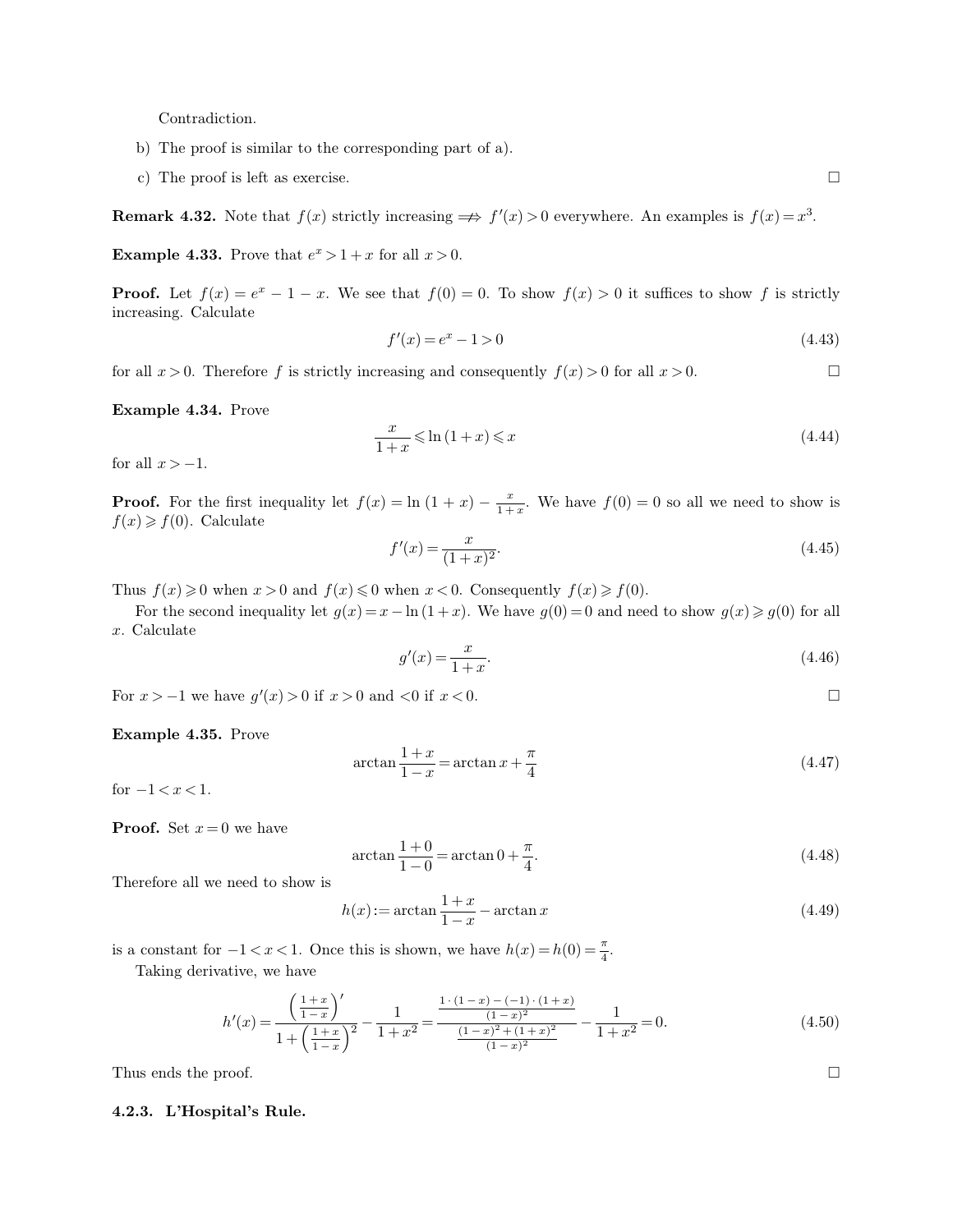We have seen that if f, g are differentiable at  $x_0$  and  $g'(x_0) \neq 0$ , then

$$
\lim \frac{f}{g} = \frac{f'(x_0)}{g'(x_0)}.
$$
\n(4.51)

More generally, we have

**Theorem 4.36. (L'Hospital's Rule)** *Let*  $x_0 \in (a, b)$  *and*  $f(x), g(x)$  *be differentiable on*  $(a, b) \setminus \{x_0\}$ *. Assume that*  $\lim_{x\longrightarrow x_0} f(x) = \lim_{x\longrightarrow x_0} g(x) = 0$ . *Then if*  $\lim_{x\longrightarrow x_0} \frac{f'(x)}{g'(x)}$  $\frac{f'(x)}{g'(x)}$  exists and  $g'(x) \neq 0$  for  $x \in (a, b)$ , the following *holds.*

$$
\lim_{x \to x_0} \frac{f(x)}{g(x)} = \lim_{x \to x_0} \frac{f'(x)}{g'(x)}.
$$
\n(4.52)

To prove it, we need the following

**Theorem 4.37.** (Cauchy's extended mean value theorem) Let f, g be continuous over [a, b] and *differentiable over*  $(a, b)$ *. Then there is*  $\xi \in (a, b)$  *such that* 

$$
\frac{f(a) - f(b)}{g(a) - g(b)} = \frac{f'(\xi)}{g'(\xi)}.
$$
\n(4.53)

**Proof.** Take

$$
h(x) = f(x) - \frac{f(b) - f(a)}{g(b) - g(a)} g(x)
$$
\n(4.54)

we have  $h(a) - h(b) = 0 \Longrightarrow h(a) = h(b)$ . Application of the mean value theorem gives the desired result. □

**Proof.** (of L'Hospital's Rule) Since  $\lim_{x\to x_0} f(x) = \lim_{x\to x_0} g(x) = 0$  we can define  $f(x_0) = g(x_0) = 0$ . After such definition f, g becomes continuous over  $(a, b)$ . Now for any  $x \in (a, b)$ , we have

$$
\frac{f(x)}{g(x)} = \frac{f(x) - f(x_0)}{g(x) - g(x_0)} = \frac{f'(\xi)}{g'(\xi)}
$$
\n(4.55)

for some  $\xi$  between  $x, x_0$ , thanks to the extended mean value theorem. Now taking limit  $x \rightarrow x_0$ , we have  $\xi \longrightarrow x_0$  and the conclusion follows.

**Example 4.38.** Find  $\lim_{x\to 0} \frac{x \sin x}{x^2}$  $rac{\sin x}{x^2}$ .

We see that the conditions for L'Hospital's rule is satisfied. Therefore

$$
\lim_{x \to -0} \frac{x \sin x}{x^2} = \lim_{x \to -0} \frac{\sin x + x \cos x}{2x} = \lim_{x \to -0} \frac{2 \cos x - x \sin x}{2} = 1.
$$
\n(4.56)

**Remark 4.39.** L'Hospital's rule still holds when  $x_0 = \pm \infty$ ,  $\lim_{x \to x_0} \frac{f'(x)}{g'(x)}$  $\frac{f(x)}{g'(x)} = \pm \infty$ , or  $\lim_{x \to x_0} f$ ,  $\lim_{x \to x_0} g =$ ±∞. The proofs for these generalizations are not required.

**Example 4.40.** Find  $\lim_{x\to 0}x \ln x$ . We have

$$
\lim_{x \to 0} x \ln x = \lim_{x \to 0} \frac{\ln x}{1/x} = \lim_{x \to 0} \frac{1/x}{-1/x^2} = \lim_{x \to 0} (-x) = 0.
$$
\n(4.57)

**Remark 4.41.** L'Hospital's rule only applies to the situations  $0/0$ ,  $(\pm \infty)/(\pm \infty)$ .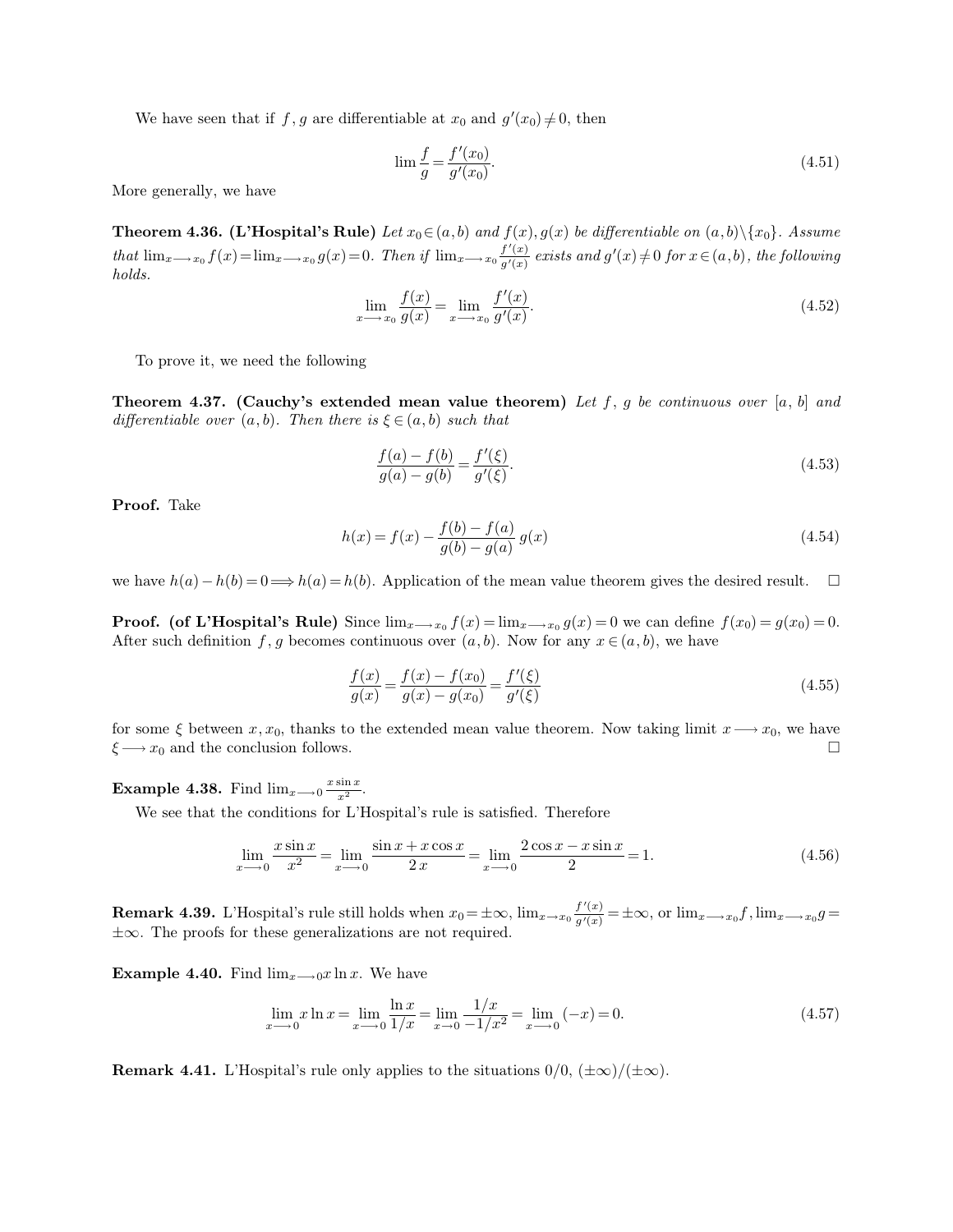#### **4.3. Taylor Expansion.**

## **4.3.1. Derivative from approximation point of view.**

 $\boldsymbol{x}$ 

Recall the definition of derivative:

<span id="page-8-1"></span><span id="page-8-0"></span>
$$
\lim_{x \to x_0} \frac{f(x) - f(x_0)}{x - x_0} = f'(x_0).
$$
\n(4.58)

We can re-write it as

$$
\lim_{x \to x_0} \frac{f(x) - f(x_0) - f'(x_0)(x - x_0)}{x - x_0} = 0.
$$
\n(4.59)

Now consider the following problem: Given  $f(x)$  differentiable at  $x_0$ . Find the best first order polynomial  $g(x) = a + b(x - x_0)$  to approximate  $f(x)$ .

**Theorem 4.42.** *The function*  $G(x) := f(x_0) + f'(x_0)(x - x_0)$  *is the best first order polynomial approximate of* f at  $x_0$ , in the following sense: Let  $g(x) = a + b(x - x_0)$  be any other first order polynomial, then

$$
\lim_{x \to x_0} \frac{f(x) - G(x)}{f(x) - g(x)} = 0
$$
\n(4.60)

**Proof.** First if  $a \neq f(x_0)$ , we have

$$
\lim_{x \to x_0} [f(x) - G(x)] = 0, \qquad \lim_{x \to x_0} [f(x) - g(x)] = f(x_0) - a \neq 0
$$
\n(4.61)

so [\(4.60\)](#page-8-0) holds.

Now consider  $g(x) = f(x_0) + b(x - x_0)$ . We have

$$
\lim_{x \to x_0} f(x) - G(x) = \lim_{x \to x_0} f(x) - g(x) = 0
$$
\n(4.62)

therefore can apply L'Hospital's rule to reach

$$
\lim_{x \to x_0} \frac{f(x) - G(x)}{f(x) - g(x)} = \lim_{x \to x_0} \frac{f'(x) - f'(x_0)}{f'(x) - b}
$$
\n(4.63)

which equals 0 unless  $b = f'$  $(x_0).$ 

**Remark 4.43.** Note that Theorem [4.42](#page-8-1) can also be proved directly, without using L'Hospital's rule:

$$
\frac{f(x) - G(x)}{f(x) - g(x)} = \frac{f(x) - f(x_0) - f'(x_0)(x - x_0)}{f(x) - f(x_0) - b(x - x_0)} = \frac{\frac{f(x) - f(x_0)}{x - x_0} - f'(x_0)}{\frac{f(x) - f(x_0)}{x - x_0} - b}
$$
\n(4.64)

Taking limit gives the desired result.

#### **4.3.2. Higher order derivatives.**

Let  $f(x)$  be differentiable on  $(a, b)$ . Then  $f'(x)$  is defined for all  $(a, b)$  and we can talk about its differentiability and define second order derivative  $f''(x)$ . Similarly we can define  $f'''(x)$  and higher order derivatives. In short, we define  $f^{(n)}(x) = (f^{(n-1)}(x))'$ .

**Example 4.44.** Let  $f(x) = e^{3x}$ . Compute  $f^{(3)}(x)$ .

We have

$$
f^{(3)}(x) = ((f')')' = ((3e^{3x})')' = (9e^{3x})' = 27e^{3x}.
$$
\n(4.65)

Note that for  $f^{(n)}(x_0)$  to exist,  $f^{(n-1)}(x)$  must exist over  $(x_0 - \delta, x_0 + \delta)$  for some  $\delta > 0$ .

## **4.3.3. Taylor expansion.**

**Theorem 4.45.** Let f be such that  $f^{(k)}(x)$  exists on  $(a, b)$  for  $k = 1, 2, ..., n - 1$ , and  $f^{(n)}(x_0)$  exists for  $x_0 \in (a, b)$ . Denote  $P_n(x) = f(x_0) + f'(x_0)(x-x_0) + \frac{f''(x_0)}{2}$  $rac{(x_0)}{2}(x-x_0)^2 + \dots + \frac{f^{(n)}(x_0)}{n!}$  $\frac{n!}{n!}(x-x_0)^n$ . Then  $P_n(x)$  is the  $\emph{best approximate polynomial for $f$ at $x_0$ in the sense that for any other polynomial $Q_n(x)$ of order $n$, we have}$ 

$$
\lim_{x \to x_0} \frac{f(x) - P_n(x)}{f(x) - Q_n(x)} = 0
$$
\n(4.66)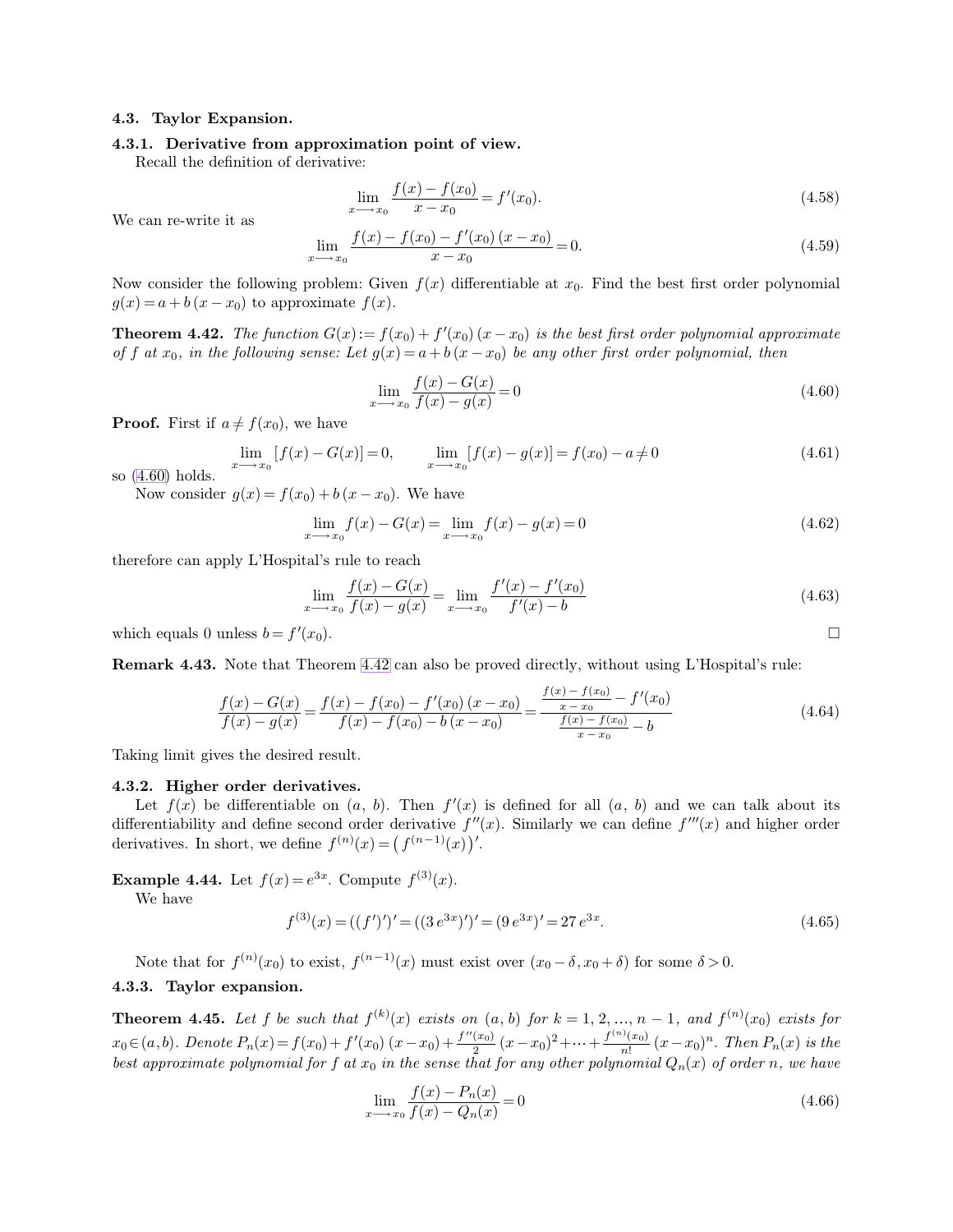**Proof.** Let  $Q_n(x) = q_0 + q_1(x - x_0) + \cdots + q_n(x - x_0)^n$ . First observe that if  $q_0 \neq f(x_0)$ , then

$$
\lim_{x \to x_0} \frac{f(x) - P_n(x)}{f(x) - Q_n(x)} = \frac{0}{f(x_0) - q_0} = 0.
$$
\n(4.67)

If  $q_0 = f(x_0)$  but  $q_1 \neq f'(x_0)$ , we have a  $\frac{0}{0}$  type ratio and can apply L'Hospital's rule:

$$
\lim_{x \to x_0} \frac{f(x) - P_n(x)}{f(x) - Q_n(x)} = \lim_{x \to x_0} \frac{f'(x) - [f'(x_0) + f''(x_0)(x - x_0) + \cdots]}{f'(x) - [q_1 + q_2(x - x_0) + \cdots]} = \frac{0}{f'(x_0) - q_1} = 0.
$$
\n(4.68)

Doing this repeatedly, we see that the limit is 0 unless  $Q_n = P_n$ .

If f has better differentiability, we can write  $f(x) - P_n(x)$  out more explicitly.

**Theorem 4.46.** (Lagrange form of the remainder) Let f be such that  $f^{(k)}(x)$  exists on  $(a, b)$ . Then *for every*  $x, x_0 \in (a, b)$  *the following holds:* 

$$
f(x) = f(x_0) + f'(x_0)(x - x_0) + \frac{f''(x_0)}{2}(x - x_0)^2 + \dots + \frac{f^{(n)}(x_0)}{n!}(x - x_0)^n + \frac{f^{(n+1)}(\xi)}{(n+1)!}(x - x_0)^{n+1}
$$
(4.69)

*where*  $\xi$  *is between*  $x, x_0$ *.* 

**Remark 4.47.** It is important to understand that  $\xi$  depends on x, that is when x changes, so does  $\xi$ . For any fixed x, it is clear that there is  $r \in \mathbb{R}$  such that

$$
f(x) = f(x_0) + f'(x_0)(x - x_0) + \frac{f''(x_0)}{2}(x - x_0)^2 + \dots + \frac{f^{(n)}(x_0)}{n!}(x - x_0)^n + r(x - x_0)^{n+1}.
$$
 (4.70)

Thus what the theorem actually says is:  $\exists \xi$  between  $x, x_0$  such that  $r = \frac{f^{(n+1)}(\xi)}{(n+1)!}$ .

**Proof.** In the following x is fixed. Take  $r \in \mathbb{R}$  such that

$$
f(x) = f(x_0) + f'(x_0)(x - x_0) + \frac{f''(x_0)}{2}(x - x_0)^2 + \dots + \frac{f^{(n)}(x_0)}{n!}(x - x_0)^n + r(x - x_0)^{n+1}.
$$
 (4.71)

holds for **this particular** x.

Now set

$$
g(t) = f(t) - \left[ f(x_0) + f'(x_0)(t - x_0) + \frac{f''(x_0)}{2}(t - x_0)^2 + \dots + \frac{f^{(n)}(x_0)}{n!}(t - x_0)^n + r(t - x_0)^{n+1} \right]
$$
(4.72)

then we have  $g(x_0) = g(x) = 0$ . Applying Rolle's theorem, we obtain  $\xi_1$  between  $x_0, x$  such that  $g'(\xi_1) = 0$ . On the other hand clearly  $g'(x_0) = 0$ . Thus we have  $\xi_2$  between  $\xi_1$  and  $x_0$  (thus also between  $x, x_0$ ) such that  $g''(\xi_2)=0$ . Apply this n times we conclude that there is  $\xi$  such that  $g^{(n+1)}(\xi)=0$ , which gives

$$
r = \frac{f^{(n+1)}(\xi)}{(n+1)!}.
$$
\n(4.73)

**Remark 4.48.** Note that the case  $n = 0$  is exactly Rolle's theorem. Also note that one cannot prove the above theorem through induction.

## **Definition 4.49. (Taylor Polynomial)** *The polynomial*

$$
f(x_0) + f'(x_0)(t - x_0) + \frac{f''(x_0)}{2}(t - x_0)^2 + \dots + \frac{f^{(n)}(x_0)}{n!}(t - x_0)^n
$$
\n(4.74)

*is called the Taylor polynomial of the function* f*, the term*

$$
R_n := \frac{f^{(n+1)}(\xi)}{(n+1)!} (x - x_0)^{n+1}
$$
\n(4.75)

*is called the Lagrange form of the remainder.*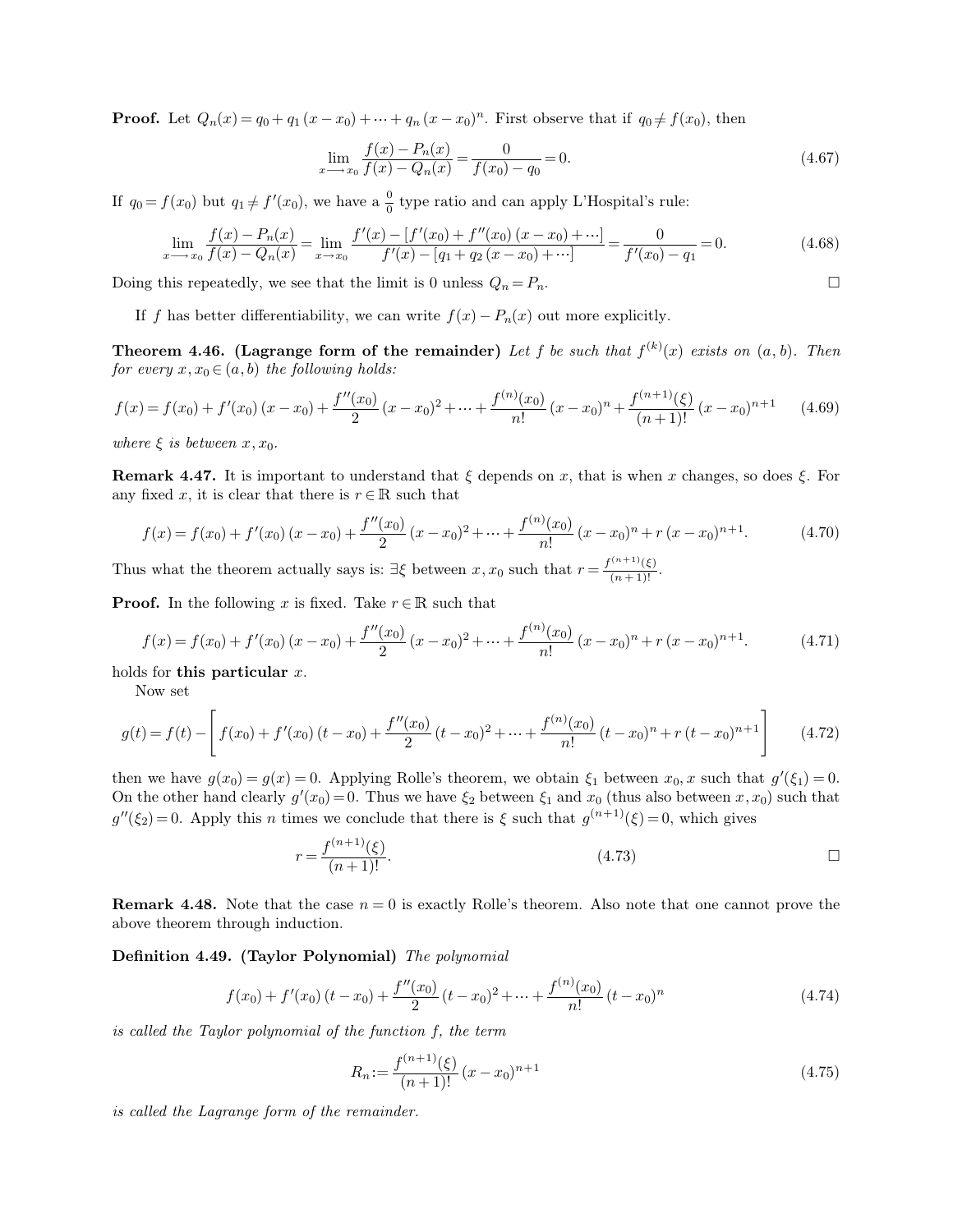**Example 4.50.** Calculate Taylor polynomial with Lagrange form of remainder (to degree  $2$  – that is  $n=2$ ) of the following functions at  $x_0 = 0$ .

$$
f(x) = \sin(\sin x);
$$
  $f(x) = x^4 + x + 1;$   $f(x) = \frac{1}{1 + x^2}$  (4.76)

**Solution.**

•  $f(x) = \sin(\sin x)$ . We calculate:

$$
f'(x) = [\cos(\sin x)] \cos x \Longrightarrow f'(0) = 1;
$$
\n(4.77)

$$
f''(x) = [-\sin(\sin x)\cos x]\cos x - [\cos(\sin x)]\sin x \Longrightarrow f''(0) = 0;
$$
\n(4.78)

$$
f'''(x) = \{[-\sin(\sin x)]\cos^2 x\}' - \{[\cos(\sin x)]\sin x\}'
$$
  
= -\cos(\sin x)\cos^3 x + 2\sin(\sin x)\cos x \sin x  
+ \sin(\sin x)\sin x \cos x - \cos(\sin x)\cos x  
= -\cos x [(\cos^2 x + 1)\cos(\sin x) - 3\sin x(\sin(\sin x))]. (4.79)

Thus the Taylor polynomial at  $x_0 = 0$  to degree 2 reads:

$$
0 + 1 \cdot (x - 0) + \frac{0}{2} (x - 0)^2 + \frac{f'''(\xi)}{6} (x - 0)^3
$$
\n(4.80)

which simplifies to

$$
\sin\left(\sin x\right) = x + \frac{-\cos\xi\left[\left(\cos^2\xi + 1\right)\cos\left(\sin\xi\right) - 3\sin\xi\left(\sin\left(\sin\xi\right)\right)\right]}{6}x^3.
$$
\n(4.81)

Here  $\xi$  lies between 0 and x.

•  $f(x) = x^4 + x + 1$ . We calculate:

 $f(0) = 1, f'(x) = 4x^3 + 1 \Longrightarrow f'(0) = 1, f''(x) = 12x^2 \Longrightarrow f''(0) = 0$  (4.82)

and

$$
f'''(x) = 24x.\t(4.83)
$$

Therefore the Taylor polynomial at  $x_0 = 0$  to degree 2 reads

$$
x^4 + x + 1 = 1 + x + (4 \xi) x^3 \tag{4.84}
$$

where  $\xi$  lies between 0 and x.

•  $f(x) = \frac{1}{1+x^2}$ . We calculate:

$$
f(0) = 1; \t f'(x) = -\frac{2x}{(1+x^2)^2} \implies f'(0) = 0 \t (4.85)
$$

$$
f''(x) = -\frac{2(1+x^2)^2 - 8x^2(1+x^2)}{(1+x^2)^4} = \frac{6x^2 - 2}{(1+x^2)^3} \Longrightarrow f''(0) = -2.
$$
 (4.86)

$$
f'''(x) = \frac{12 x (1+x^2)^3 - 6 x (1+x^2)^2 (6 x^2 - 2)}{(1+x^2)^6} = \frac{24 x (1-x^2)}{(1+x^2)^4}.
$$
 (4.87)

Therefore the Taylor polynomial at  $x_0 = 0$  to degree 2 reads

$$
\frac{1}{1+x^2} = 1 - x^2 + \frac{4\,\xi\,(1-\xi^2)}{(1+\xi^2)^4}x^3\tag{4.88}
$$

where  $\xi$  lies between 0 and x.

**Example 4.51.** Calculate Taylor polynomial (to degree 2) of the following functions at the specified  $x_0$ 's.

$$
f(x) = \sin x, \ x_0 = \frac{\pi}{2}; \qquad f(x) = x^4 + x + 1, \ x_0 = 1; \qquad f(x) = e^x, \ x_0 = 2.
$$
 (4.89)

**Solution.**

•  $f(x) = \sin x, x_0 = \frac{\pi}{2}$  $\frac{\pi}{2}$ .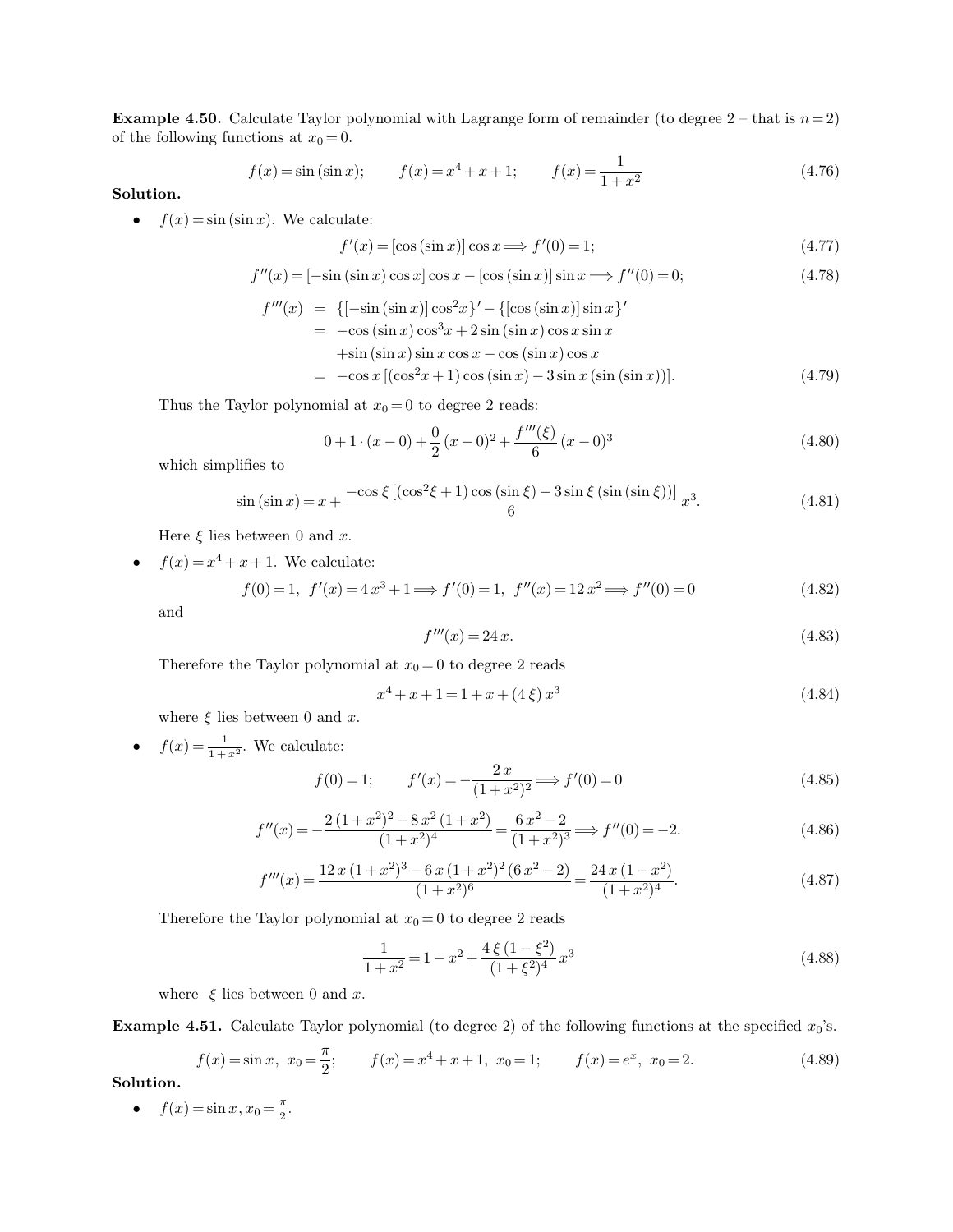We have

$$
f(x_0) = \sin\left(\frac{\pi}{2}\right) = 1;\tag{4.90}
$$

$$
f'(x) = \cos x \Longrightarrow f'(x_0) = 0;\tag{4.91}
$$

$$
f''(x) = -\sin x \Longrightarrow f''(x_0) = -1; \tag{4.92}
$$

$$
f'''(x) = -\cos x.\tag{4.93}
$$

Therefore the answer is

$$
\sin x = 1 - \frac{1}{2} \left( x - \frac{\pi}{2} \right)^2 - \frac{\cos \xi}{6} \left( x - \frac{\pi}{2} \right)^3
$$
\n(4.94)

where  $\xi$  is between x and  $\pi/2$ .

•  $f(x) = x^4 + x + 1$ ,  $x_0 = 1$ . We have

$$
f(x_0) = 3; \t f'(x) = 4x^3 + 1 \Longrightarrow f'(x_0) = 5 \t (4.95)
$$

$$
f''(x) = 12x^2 \Longrightarrow f''(x_0) = 12; \qquad f'''(x) = 24x. \tag{4.96}
$$

So the answer is

$$
x^{4} + x + 1 = 3 + 5(x - 1) + 6(x - 1)^{2} + 4\xi(x - 1)^{3}
$$
\n(4.97)

where  $\xi$  is between x and 1.

•  $f(x) = e^x$ ,  $x_0 = 2$ . We have

$$
f(x_0) = f'(x_0) = f''(x_0) = e^2, \qquad f'''(x) = e^x.
$$
\n(4.98)

So the answer is

$$
e^{x} = e^{2} + e^{2}(x - 2) + \frac{e^{2}}{2}(x - 2)^{2} + \frac{e^{\xi}}{6}(x - 2)^{3}
$$
\n(4.99)

where  $\xi$  is between x and 1.

**Remark 4.52.** Note that the Taylor polynomial is just the best approximation at  $x_0$ . Therefore are naturally different when  $x_0$  changes.

**Example 4.53.** Prove the following.

 $\mathbb{R}^2$ 

a) 
$$
e^x > 1 + x + \frac{x^2}{2} + \frac{x^3}{6}
$$
 for all  $x > 0$ .  
b)  $\left| \cos x - \left( 1 - \frac{x^2}{2} \right) \right| < \frac{1}{24}$  for all  $x \in (-1, 1)$ .

**Proof.**

a) The Taylor polynomial with Lagrange remainder for  $e^x$  at 0 is

$$
e^x = 1 + x + \frac{x^2}{2} + \frac{x^3}{6} + \frac{e^{\xi}}{24}x^4.
$$
\n(4.100)

Since  $x > 0$ ,  $\xi$  (note that it depends on x, that is  $\xi = \xi(x)$  is in fact a function of x) is also positive. Consequently  $\frac{e^{\xi}}{24}x^4 > 0$  for all x. So  $e^x > 1 + x + \frac{x^2}{2}$  $\frac{x^2}{2} + \frac{x^3}{6}$  $\frac{x^3}{6}$  holds for all  $x > 0$ .

b) The Taylor polynomial with Lagrange remainder for  $\cos x$  at 0 is (up to degree 2):

$$
\cos x = 1 - \frac{x^2}{2} + \frac{\sin \xi}{6} x^3 \tag{4.101}
$$

with  $\xi$  between 0 and x. Thus we have

$$
\left|\cos x - \left(1 - \frac{x^2}{2}\right)\right| = \frac{|\sin \xi|}{6} |x|^3 < \frac{1}{6}.\tag{4.102}
$$